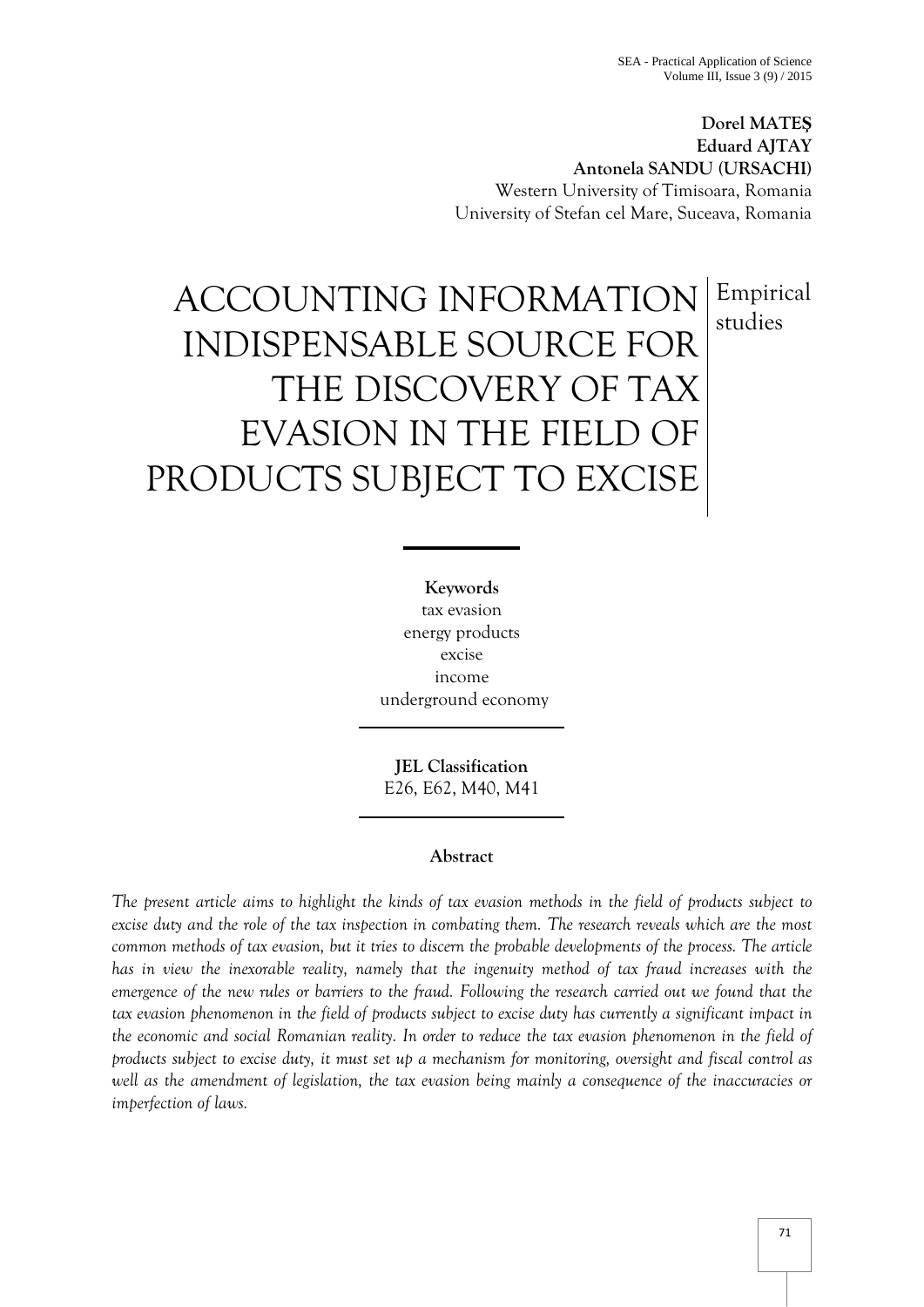### **1. Introduction**

In the panel of the current and predicted fiscal policies, the article proposes to catch the manifestation forms of the tax evasion and fraud in the energy products field. Accounting is an important component of the informational managerial system through its role of quantification, processing and broadcasting of the information from an economic entity. This information allows for the decisional department to opt in a rational way between the alternative consumption of the available resources during the ongoing of the production and commercial activities.

Extremely noxious, paradoxically and reprobate phenomenon, the tax evasion was and is an unwelcome presence with different directions of development and incidents, in any country, regardless of size, level of development, mechanisms of governance or political system. The tax evasion in Romania reached the proportions of a social and economic phenomenon as a daily practice in all income generating fields, because most taxpayers resort to various methods of elusion in the books and payments concerning taxes.

If until 1989 the state control in the field of taxation has been exercised centrally, with ups and downs on which it is pointless to insist on this study, after the change of the political system, after the postrevolutionary unrest, when the gravity center has shifted from the economic to the political, in our country a real custom of tax evasion was imposed gradually but somehow firmly.

We might say that the Romanian taxpayer has had, in the last 23 years, a constant concern to avoid the tax obligations.

The phenomenon is reaching a relatively large size in Romania.

The present study does not propose, primarily, to provide the solutions to eradicate the tax evasion, but in the first place to identify the causes that favored the appearance and the development of this phenomenon in Romania, in the context that the tax evasion could be kept somewhat under control only through the deepening of these shortcomings and trying to eliminate them.

Our opinion is that this study will be helpful not only theoretically but also practically. The practitioners need to find the solutions for reducing the tax evasion phenomenon. This is a top priority, which will give our initiative a useful and practical interest.

In this context, the present study as relationship between it and the existing literature wishes to draw the attention of the taxpayer on its tax obligations – namely to support a part of public spending - and to prevent him about the damaging consequences that result from the violation of the law obligation. It should be a legal instrument for the criminal liability for those who break the law.

## **2. Literature review on the subject matter**

The documentary research in order to define the term of tax evasion in the energy products field was performed with the support of Ministry Of Public Finance – the tax audit activity as well as the documentation of the tax audit reports belong to National Agency for Tax Administration during 2009-2014.

We have also studied the Romanian legislation in the tax area, implemented by Law no. 571/2003 concerning the Tax Code and the Government Decision no.44/2004 regarding the application norms of the Tax Code, the Minister of Finance Order nr. 364/2009 on tax inspection and the Law no. 241/2005 concerning the prevention and combating of the tax evasion.

It has also been considered the specialty literature that treats the phenomenon of tax evasion and the underground economy.

In this area, the book:" Tax evasion for everyone" (Şaguna, Tutungiu, 1995) was taken as reference.

## **3. Materials and Methods**

As a user of accounting information, the state appeals to the organization accounting in order to achieve the fiscal function.

In a country in which the physicality as a powerful influence upon accounting, like in Romania, the public accounting reports are the main source of information for determining tax liabilities. The data provided are used by the Fiscal Administration for establishing the taxable base for the determination of direct and indirect taxes. Modern businesses work towards making profit, and also to produce enough money to cover their operations and to avoid being unable to cover their expenses (Costi, Mateş and Boiţă, 2014).

In the economies in which accounting is connected to physicality, financial accounting is used as a control method by the Fiscal Administration. In this respect, an expense is considered deductable, fiscally speaking, only if it's registered in the accounting, on the basis of legal documents, taxation authorities having the right to check the organization accounting, in order to determine the fairness of the fiscal declarations.

The accounting program is one that provides accounting reports required by managers in their decision making, and its quality depends very much on the detection and notification of errors in accounting and the speed information is provided with (Boițǎ, Costi and Anghelina, 2014). The analysis and management regarding the decrease of tax evasion in the energy products field can be managed more efficiently by monitoring actions, fiscal supervision and control as well as proposals for amendments to the normative acts. In legal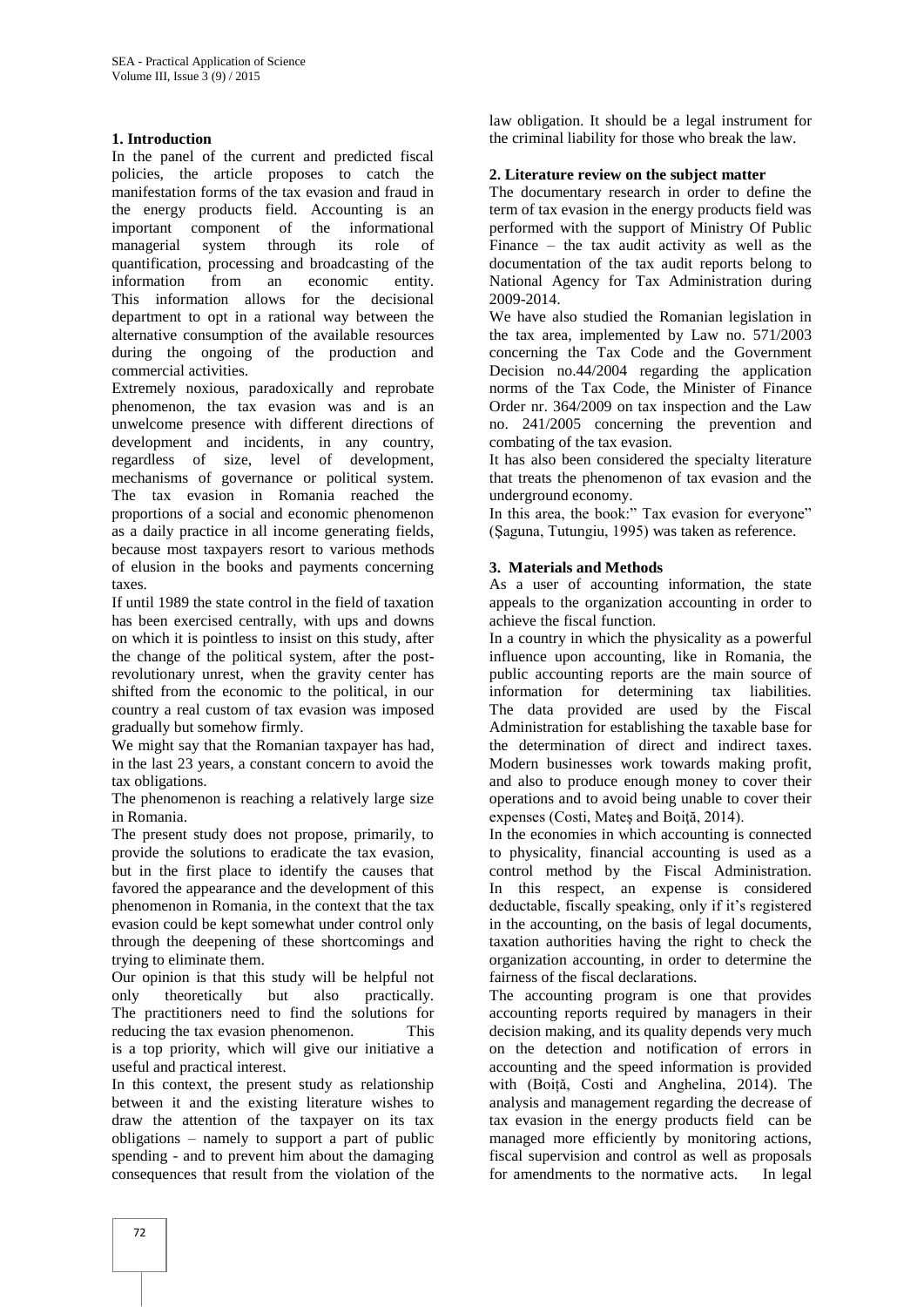terms, the tax evasion is defined in the Law no. 87/1994 "the avoidance, by any means by the individuals and the Romanian and foreign legal entities called taxpayer, in whole or in part by the payment of taxes and other amounts due to the state budget, local budgets, social insurance budget and extra budgetary special funds [...] A result of the legislative discrepancies and given the evolution of the tax evasion, this has been amended through the Law no. 241/2005. Compared to the fiscal rules, at the level of taxpayer, the various tendencies and motivations to elude the tax obligations are manifested.

The tax evasion has reached such proportions in our country that it has become a daily presence in all income generating areas.

We could say without exaggeration that in the period after 1989, a social norm of tax evasion was imposed slowly. The Romanian taxpayer, regardless of the financial position or social status is trying and is able most often to evade the tax payments. Therefore there can be observed the tendencies of the same taxpayers, although prompt payers to the state, that see that some tax dodgers taxpayers haven't been detected by the authorities to enter the evasions area through applying the practices of these (Dedu, 2011).

The control is still the primary means to combat the tax fraud but for that it shall be based on the rigorous planning action on the clear and precise targets, on removing of the nominal approaches oriented to the checking of a minimal number of taxpayers and the discovery of a specific amount of the flow rate, the simple and quick actions excelling compared to the general checks. The performance of the simple and speedy actions, although necessary, does not have to be to the detriment of the investigation and verifications with increased technical difficulty. A tax evasion method in the energy products field, which has established since 1999, is based on the substitution of normal gas with airplane gasoline and the diesel oil with heating fuel. More exactly the action takes place as follows: a company is supplying from the refinery or imports with gasoline or diesel, but in the documents there are recorded other fuels (petrol airplane or heating fuel) for which the excises are not due. Because the airplane gasoline is not selling at the pump, the fuel is selling originally to some companies "ghost", then to come once again in the companies from where they started, this time under the real name. The unexcitable products have become in fact what they were, the excisable goods, but the payment obligation belongs theoretically – to the "ghost" companies where the state does not collected any money. Another side of the business involves the import of energy products for "processing" or "inward processing" in order to subsequently re-export. The ones, who carry out

this, do not pay the excises, because the finished product is exported after processing according to the contractual clause. In fact it remains in the country where it is sold successively through the ghost companies. The excise taxes have been introduced in Romania, at the end of the year 1991, but their distinct and complex settlement was made by Law. 42/1993. This law establishes two concepts of the special consumption tax, excise taxes for some imported and domestic products and the tax for the domestic oil and natural gas production. For both tax forms is specific that they are due to a single phase of the economic circuit, by producers, importers or the acquirers and the rates or fixed amounts, are unique, for the domestic products but also for imported products. Based on the practical realities of tax evasion, we present further a few examples of tax fraud and the proposed measures to limit or eradicate the phenomenon in the energy products field: ◙ Based on the fact that the refineries did not have the capital for the purchase of raw materials needed for production, various companies have appeared on the market (whose shareholders were offshore companies) that imported oil in the refineries for processing, especially Steaua Rosie Câmpina, Astra Ploiesti, Darmanesti, Rafo Onesti, Suplacul de Barcau. The refineries were processing the raw material for a fee which covered some costs, particularly the salaries and thereby avoiding the work conflicts. After the processing companies which are liable for excise duty payment, came into possession of the finished products - gasoline and diesel, these were selling the goods to the various companies - usually "ghost that fueled the market. Soon, the society representatives disappeared, leaving enormous debts to the state budget, representing excise duties, and VAT profit tax. As measure, it has been imposed, even in the processing that the excise obligation payment to return to the refinery which performed this operation, and not to the oil importer.

As a consequence of this measure, the refineries restarted their own import circuit, so called importers -processors disappearing from the market, which induces the assumption that the representative's refineries were not strangers for these operations.

◙ From the analysis of the products supplied by refineries, it was found that a very large share was held from the diesel oil for agriculture and the airplane kerosene - products exempt from road tax. Following the goods circuit it was found out that they are not arrived in agriculture or in the aeronautical but also directly into economic circuit through the black market, through a chain of "ghost" companies and empirical operations of octane value additivation and lowering. As measures there have been imposed the introduction of tax road in the excise duty for all users of fuel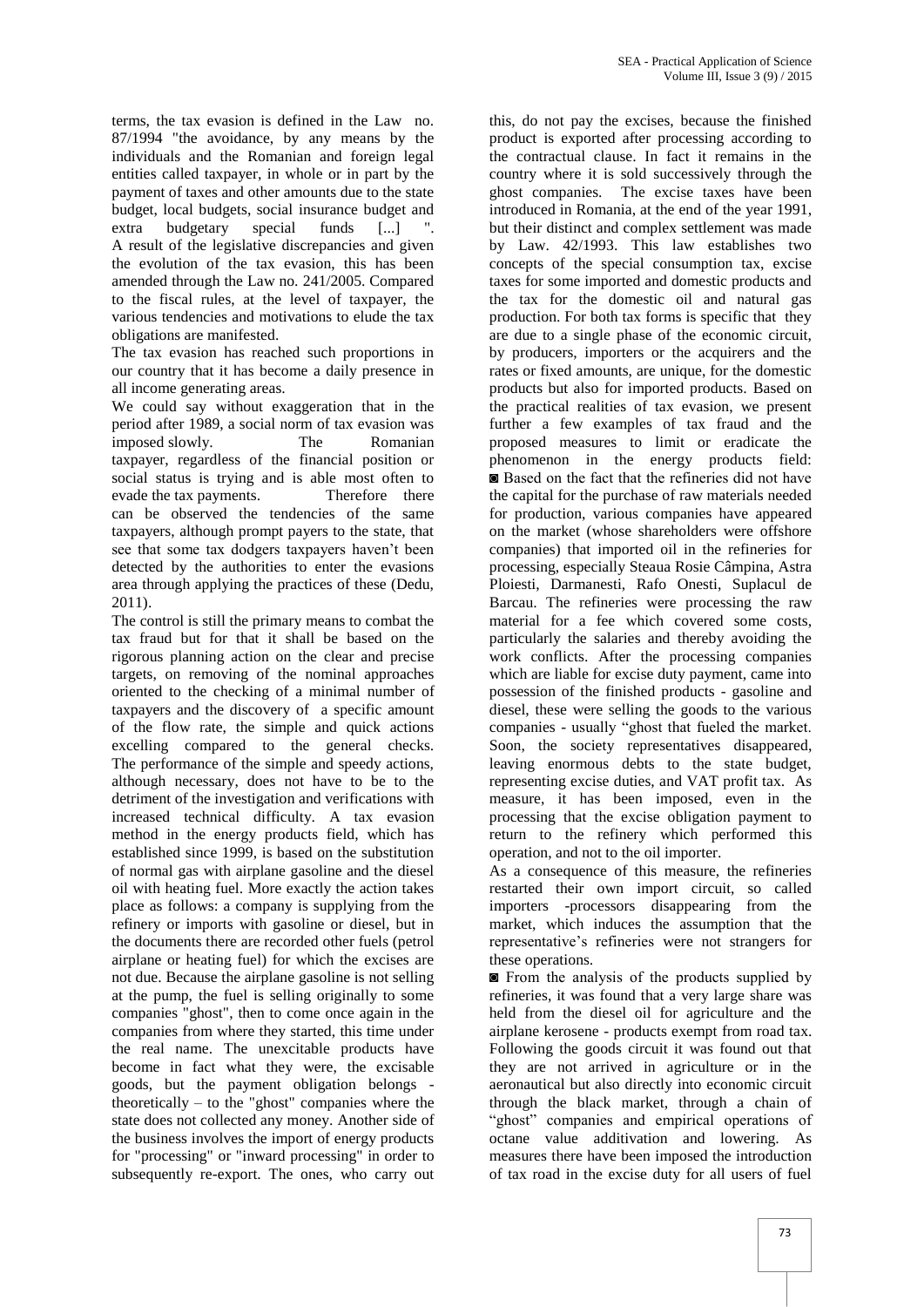and the road tax refund only for those that made the effectively evidence that they used the fuel in the agriculture or the aeronautical. As a result of this measure, the demand for products used in the agriculture and aeronautical was drastically reduced.

◙ An another evasion chain was discovered by analyzing the deliveries unexcited refinery products, namely additives and solvents or the excisable goods supplied under the tax exemption to producers or users. It thus appears that the majority of end-user certificates, thought the large amounts of products under tax exemption were requested, were false, and the producers of paints that should be the main beneficiaries of acquisition of refinery additives and solvents are not real. Another indication was the actual amount of paint and varnish that could be produced from the raw materials from refineries. These not only exceeded the potential consumption of the internal market, but it would have been sufficient to cover the global demand. The action started with the observation of the storage tanks which were loaded from refineries with solvents and additives. Thus, we found out that the unexcited products arrived in the illegal additive systems and the diesel fuel mixtures come in the economic circuit through the ghost companies.

◙ another way of evasion was stopped from an action which followed the delivery of a product from oil refineries, namely not emulsified oil. This, according to the standards, should be used for the cooling of the parts in the machining cutting process. Following the conducted observation it was found out that this product was inserted, through mixture, directly into the tanks of the industrial machinery (as fuel). It was surprisingly, the fact that, in order to achieve the cooling, this oil is supposed to have a very high flash point (above  $600^\circ$  C). Or, this product had a flash point of 63 $^\circ$ C, similar to the heavy diesel equivalent for industrial hotspots. Knowing the fact that the heaviest oil, namely fuel oil, has the flash point of 87 º C - this being an unexcited product, as a measure it was amended the law in such a way that all products, regardless of name, with the flash point less than 90 º, can be supplied from the refineries only to the producers or end-users authorized by the Minister of Public Finance. The delivery of such products from the refineries to other persons than those mentioned above, shall constitute an infraction, and as a complementary measure, we proposed and it was accepted the obligation for the producers in ordered to pay an excise equivalent to that of the unleaded petrol - the product with the highest level of excise. ◙ another phenomenon was that the refineries have accumulated huge debts, consisting of the evidenced unpaid excise at the state budget. In these conditions it was imposed as a measure, that

the economic operator should be obligated to remit the excise value directly in the Treasury and not directly to the refinery. Otherwise, the act becomes infraction for the company that delivered the excised product. Such measure consisted in the increase, even the duplication of the collected amounts from petroleum products excises at the budget state.

## **4. Discussion**

Economic criminality is the most dangerous component of the underground activity, taking the form of the activity of production, distribution and drug consume, arms and radioactive material trafficking, car theft, prostitution, human trafficking, corruption. An important characteristic of criminal activities is its organized character with multiple international connections. Their purpose is obtaining important incomes and placing them in the official economy, with consequences, sometimes irreversible, in the stability and economic policy of a country. In our country, the transition, after 1990, to the market economy and the multiplication of economic relations with foreign countries have led to the "import" of these new type of infraction from the occident, without a respond from the competent authorities. Without proper laws and with few experience in their instrumentation, while the main sanctions where applied for failure to fallow the accounting law2, of seizures by law on illegal activities3, problems with the lack of operation permits, through or financialbanking system have taken place money laundering operation. With the law for prevention and sanction for money laundering4, starting from 21.04.1999, the problems related to it and to the tax evasion law5 started to highlight more relevant aspects. Determined as a relation between fiscal income and the internal net product, the growth of the taxes, even if not in all cases, is directly proportional to the increase in prices. This measure increases during commercial transport of goods, hitting the beneficiaries situated towards the end of the route. With this background, the underground economy has additional profits because:

■ offers cheaper products, even if they are of questionable quality, because by avoiding to pay taxes, the clandestine producer affords prices that compete fraudulent the ones in the real economy; ■ attracts new activities within its area because many extra burdened taxpayers choose as an option out the underground sector;

■ having untaxed activities so uncontrolled income, it will create immediate opportunity for illegal labor, rent; the installation of spiral evasion being imminent;

■ transactions are performed quickly in cash, without requiring bank transfers.